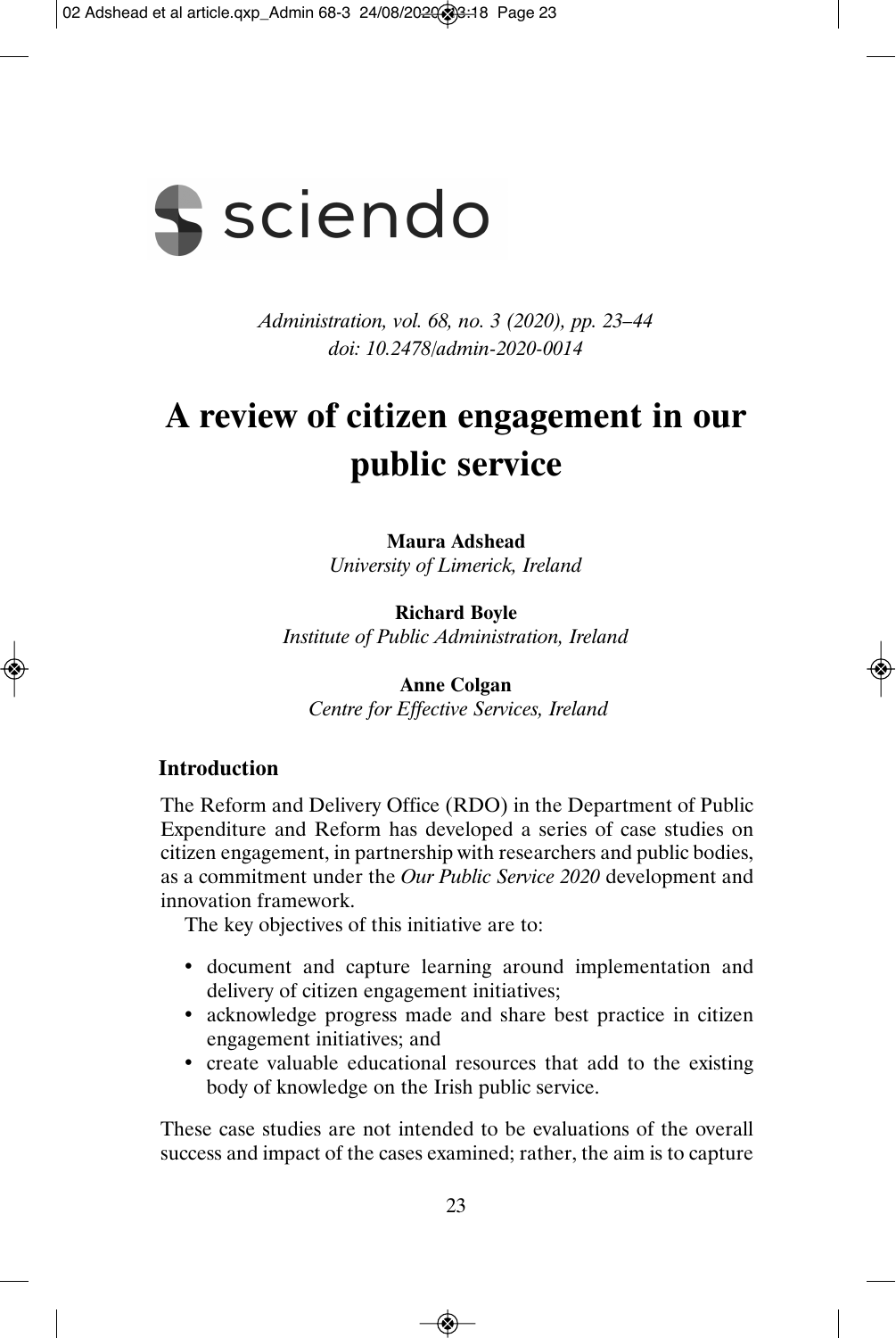reflections on citizen engagement initiatives. Furthermore, by telling the story behind these case studies, it is hoped to communicate achievements and lessons learned and to acknowledge the significant progress that has been made under Action 4 of *Our Public Service* – to significantly improve communications and engagement with the public.

The case studies initiative builds on the pilot case studies project that was undertaken by the RDO in 2017. The pilot project was established to produce teaching resources for lecturers and students of public policy and public administration, as well as for those broadly interested in public policy and its implementation. The initiative is intended to encourage learning among students and practitioners of public policy and also to inform the design and implementation process of future policy.

Four case studies on citizen engagement have been undertaken by the RDO, in collaboration with the following public bodies and research institutions:

- Comhairle na nÓg and Ireland's *National Strategy on Children and Young People's Participation in Decision-Making 2015–2020* – Department of Children and Youth Affairs in collaboration with the University of Limerick;
- '€300k Have Your Say' South Dublin County Council in collaboration with the Institute of Public Administration (IPA);
- Public participation networks (PPNs) Department of Rural and Community Development in collaboration with the Centre for Effective Services;
- Basic Payment Scheme 100 per cent online 'roadshows' Department of Agriculture, Food and the Marine in collaboration with the IPA.

The individual case studies are all available on the *Our Public Service 2020* website.<sup>1</sup> This paper is designed to appeal to two main audiences – those with a particular academic interest in the subject of citizen engagement and those more broadly interested in the implementation lessons drawn through the case studies. The literature on citizen engagement is outlined and the case studies are considered in the context of a spectrum of citizen engagement and through the lens of citizen engagement themes: strengthening democracy,

1 https://www.ops2020.gov.ie/news/citizen-engagement-in-our-public-service-casestudies-june-2020/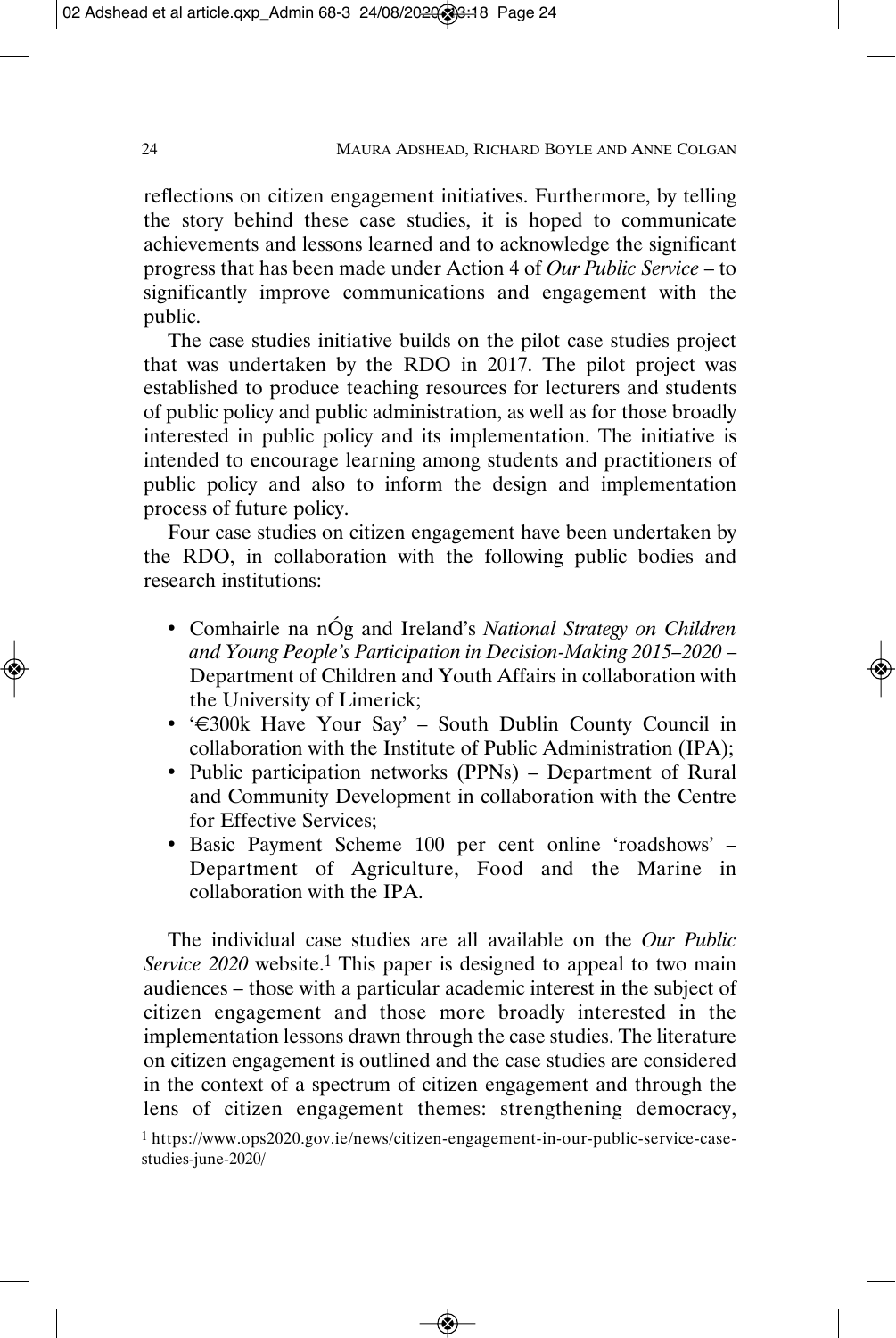demonstrating impact and providing accountability. Each of the case studies followed an agreed format designed to draw out lessons learned across all four. The background to the establishment of each citizen engagement case, implementation process, challenges encountered and lessons learned are documented in each case study. This paper considers the learning captured around implementation, which may inform the design and implementation process of future policy.

#### **Background and context**

The current overarching public service reform plan, *Our Public Service 2020* (Government of Ireland, 2017), recognises the need for a public service that is resilient and responsive to the challenges Ireland faces while effectively delivering quality services to the public. A core underlying principle of meeting this commitment is to place the public at the centre of public service.

Of particular relevance here is headline Action 4, which aims to 'enhance engagement and accountability around the delivery of public services so that the public and businesses have greater input into the planning, design, implementation and review of public service' (Government of Ireland, 2017, p. 18). This action focuses on supporting public service organisations in continuing to improve engagement with the public and businesses through available structures, and in seeking new and emerging platforms.

A number of frameworks of citizen engagement can be used to assess and analyse various methods and initiatives. One of the most cited is the International Association for Public Participation (IAP2) model (IAP2, 2018; see Figure 1), which builds on Arnstein's (1969) ladder of citizen participation. The purpose of the spectrum is to demonstrate the different modes of engagement, from informing or consulting citizens to involving them in decision-making, collaborating with them and empowering them.

#### **The rationale for formal citizen engagement**

For some time now, in Ireland and elsewhere, there has been a discernible shift away from more top-down governmental structures to more inclusive, horizontal governance mechanisms (Adshead, 2006; Adshead & Quinn, 1998; House & McGrath, 2004). This new way of governing strives to include all relevant stakeholders in public policy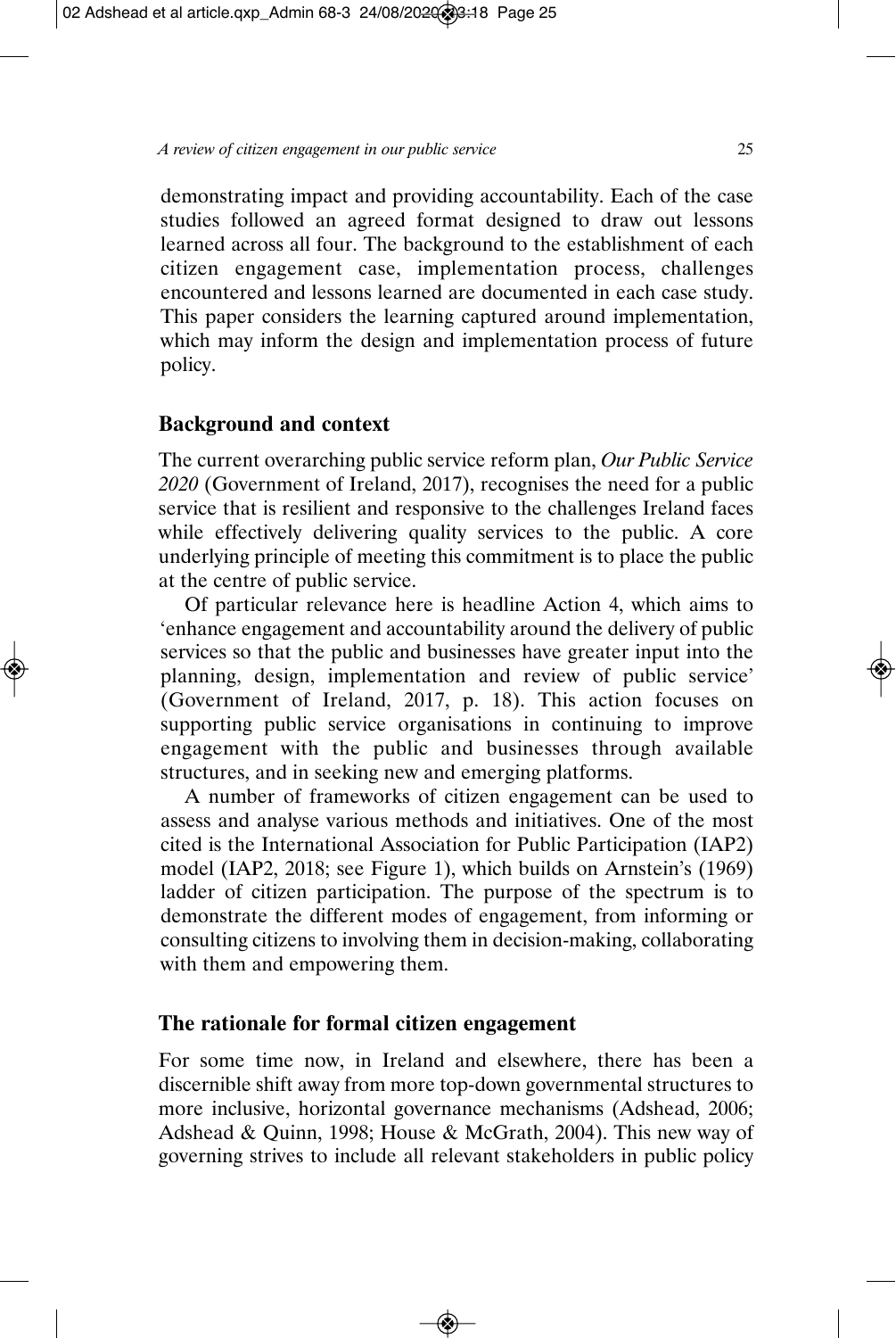|                            |                                                                                                                                                                               |                                                                                                                                                                         | Figure 1: Spectrum of citizen engagement                                                                                                                                                                                                    |                                                                                                                                                                              |                                                                     |
|----------------------------|-------------------------------------------------------------------------------------------------------------------------------------------------------------------------------|-------------------------------------------------------------------------------------------------------------------------------------------------------------------------|---------------------------------------------------------------------------------------------------------------------------------------------------------------------------------------------------------------------------------------------|------------------------------------------------------------------------------------------------------------------------------------------------------------------------------|---------------------------------------------------------------------|
|                            | Inform                                                                                                                                                                        | Consult                                                                                                                                                                 | Involve                                                                                                                                                                                                                                     | Participate/<br>collaborate                                                                                                                                                  | Empower                                                             |
| engagement goal<br>Citizen | To provide the public<br>problem, alternatives,<br>objective information<br>opportunities and/or<br>with balanced and<br>understanding the<br>to assist them in<br>solutions. | feedback on analysis,<br>alternatives and/or<br>To obtain public<br>decisions.                                                                                          | the public throughout<br>To work directly with<br>the process to ensure<br>that public concerns<br>and aspirations are<br>understood and<br>consistently<br>considered.                                                                     | public in each aspect<br>To partner with the<br>alternatives and the<br>identification of the<br>preferred solution.<br>development of<br>of the decision,<br>including the  | decision-making in<br>the hands of the<br>To place final<br>public. |
| Promise to the public      | We will keep you<br>informed                                                                                                                                                  | provide feedback on<br>informed, listen to<br>We will keep you<br>and acknowledge<br>how public input<br>aspirations, and<br>influenced the<br>concerns and<br>decision | We will work with you We will look to you<br>provide feedback on<br>directly reflected in<br>to ensure that your<br>how public input<br>the alternatives<br>aspirations are<br>developed and<br>influenced the<br>concerns and<br>decision. | formulating solutions<br>and incorporate your<br>into the decisions to<br>he maximum extent<br>recommendations<br>for advice and<br>innovation in<br>advice and<br>possible. | We will implement<br>what you decide.                               |
|                            | Inform                                                                                                                                                                        | Consult                                                                                                                                                                 | Involve                                                                                                                                                                                                                                     | Participate/<br>collaborate                                                                                                                                                  | Empower                                                             |
| Source: LAP2 (2018).       |                                                                                                                                                                               |                                                                                                                                                                         |                                                                                                                                                                                                                                             |                                                                                                                                                                              |                                                                     |

#### 26 MAURA ADSHEAD, RICHARD BOYLE AND ANNE COLGAN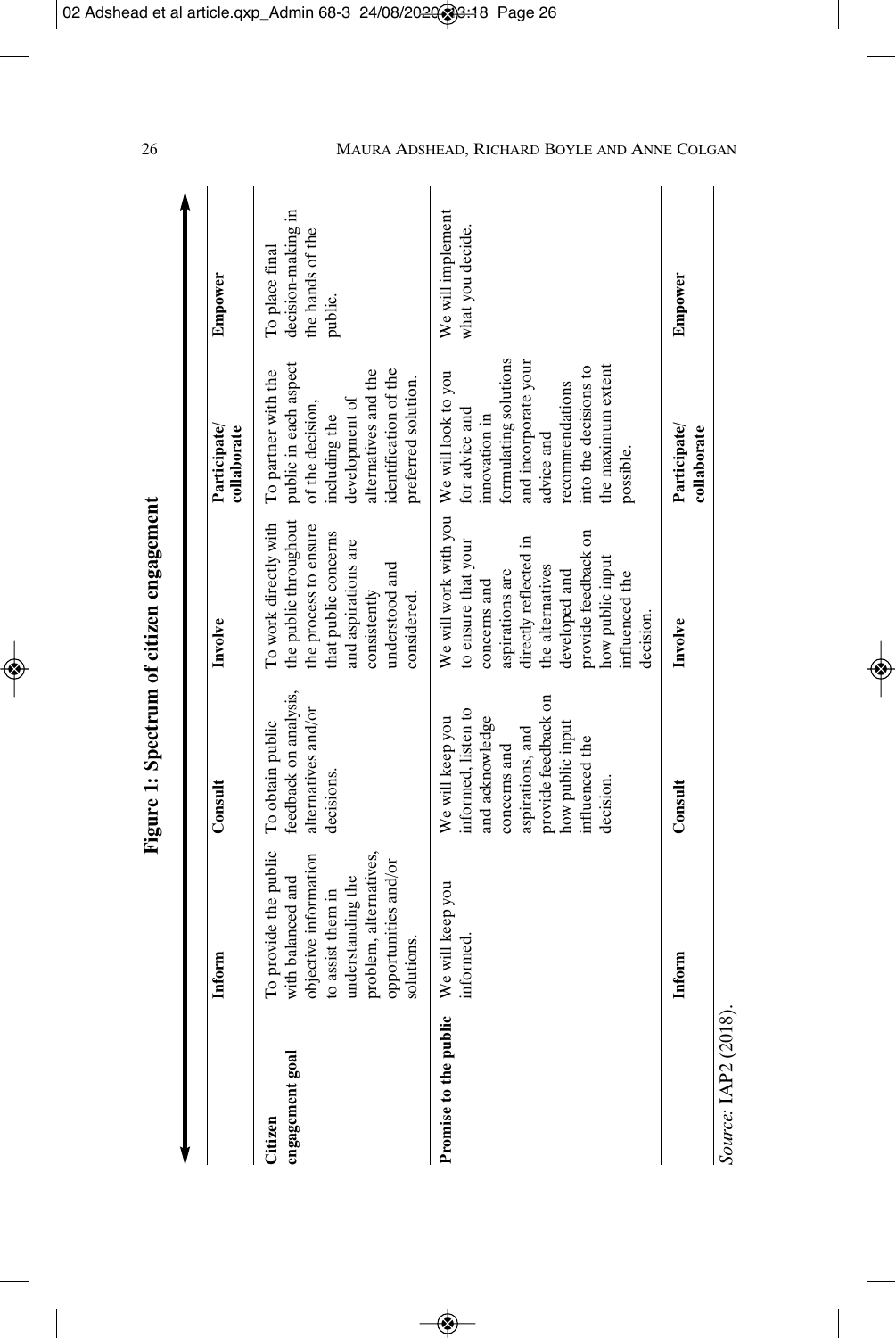projects (Boyle & MacCarthaigh, 2011; Elvidge, 2012; Wallace et al., 2013). In order to implement this new governance, public institutions aim to develop citizen engagement – that is, an active, intentional dialogue between citizens and public decision-makers. In some cases this approach comes from new ways of thinking about government, but in others it is driven by higher principles about best-practice policy that incorporates the rights of vulnerable citizens' voices to be heard.

Citizen engagement should be distinguished from other citizen-led participatory initiatives because it is a government-initiated, formal process, designed to improve public services, policies and programmes. Whilst government-led citizen engagement initiatives and citizen-led participation initiatives may share the same goal – both are aimed at improving public service delivery – they are initiated and implemented by different actors. Government-sponsored citizen engagement initiatives are by their nature a top-down process, implemented by public officials and designed to encourage citizens to discuss, assess and contribute to public policy objectives. Citizen-led initiatives, as the name suggests, are independent of government and organised from the bottom up. In this paper we are considering government-led citizen engagement and what can be learned from attempts to achieve it in each of our case studies.

In a fully functional democracy it is to be expected that both these types of initiatives will flourish at the same time to the mutual benefit of each. The distinction is important, however, because it alerts us to the particular responsibilities of government to develop formal governmental structures to guide the processes of citizen engagement so as to ensure that the engagement is meaningful, inclusive and influential in subsequent policy implementation.

## *Strengthening democracy*

There is a lively and ongoing debate regarding the extent of the role for citizen engagement alongside more traditional democratic processes for the articulation and representation of opinion. These debates are most easily summarised by the distinction between aggregative and integrative democratic mechanisms. Aggregative approaches concern the formal institutions of representative government, reflecting a view of politics as a system comprised of individuals and/or interests expressing their preferences to determine 'who gets what when and how'. Integrative approaches focus more on the deliberative procedures that increase participation and produce 'democratic citizens'.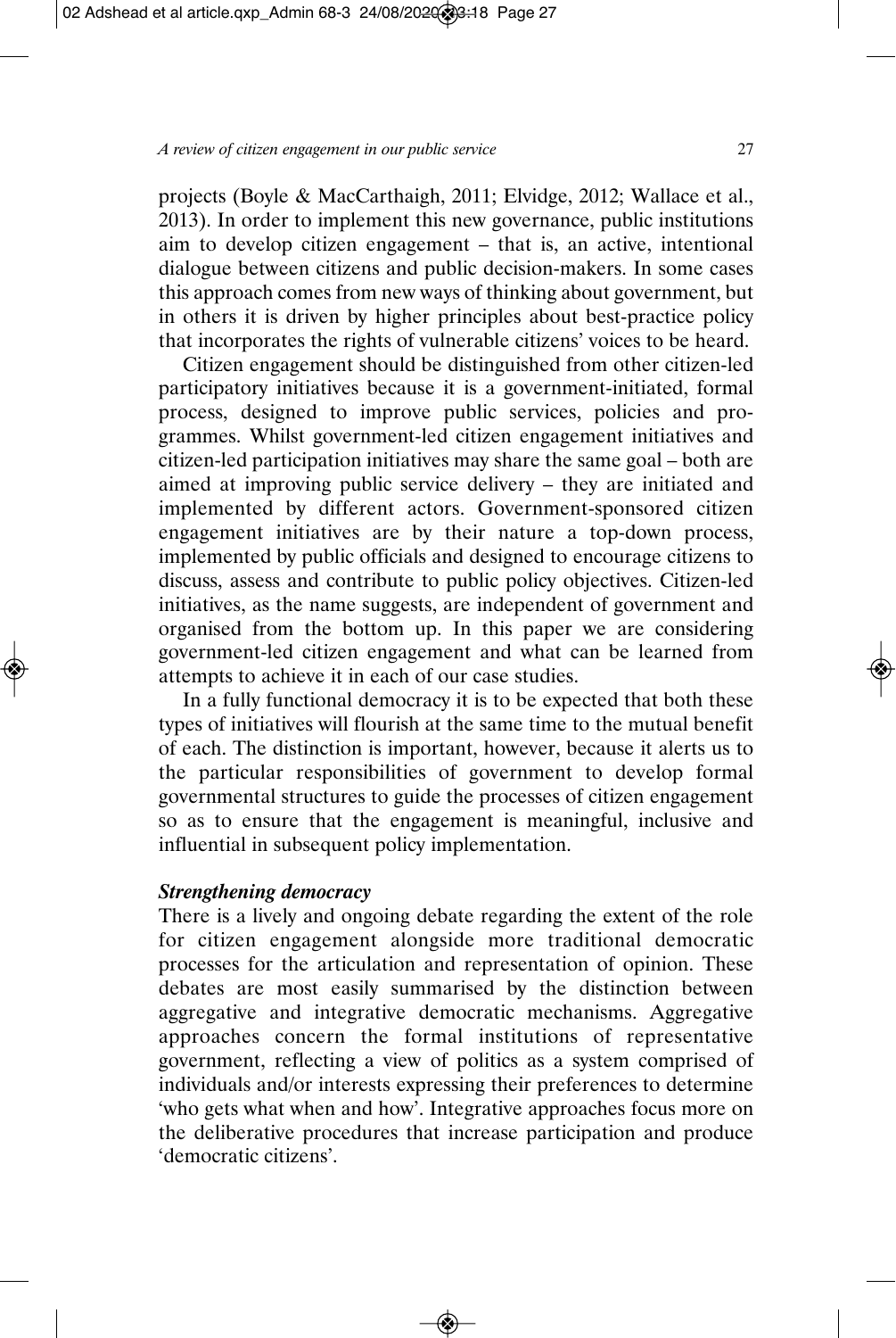With the acknowledged shift from government to governance, it is hard to view these different forms of democratic participation in conflict with each other. Instead, we might more usefully regard them as representing the range of participative possibilities in contemporary liberal democracy. In this context citizen engagement is a powerful democratic tool for both aggregative and integrative approaches: equipping citizens with the information to make informed choices about policy alternatives, and also developing their capacity to inform the debates that determine the policy choices in the first place. Indeed, one might even argue that experience with participative democracy (or integrative democracy) may reinforce or enhance the efficacy of representative democracy (aggregative democracy). At the very minimum, these two forms of participation should not be seen in conflict with each other or as mutually exclusive modes of participation.

The OECD (Gramberger & Caddy, 2001, pp. 22–3) notes that there are three principle benefits to be gained from increasing government– citizen engagement. First, stronger government–citizen relations encourage citizens to spend time and effort on public issues, thereby strengthening the development of public policy. Second, greater trust in government is built by increasing access to information, consultation and participation opportunities: strengthening government–citizen relations enhances the legitimacy of government. Third, the stronger democracy that results from increased provision of information, consultation and participation opportunities makes government more transparent and more accountable, thereby creating the basis for more active citizenship in society. This gives government the chance to tap into wider resources of citizens and civil society in order to develop better policies and gain more trust and legitimacy.

## *Providing accountability*

Accountability is important in evaluating the ongoing effectiveness of public officials or bodies to ensure that they are performing to their full potential, providing value for money, instilling confidence in the government and being responsive to the community. By tapping directly into the knowledge of citizens, policies are more likely to address the real needs of communities. This is particularly relevant when projects involve several actors and are too complex for the government to solve by itself. Citizen engagement can enhance citizens' sense of responsibility over projects, rendering them more willing to participate in the project implementation and/or monitoring and, in so doing, to strengthen government accountability.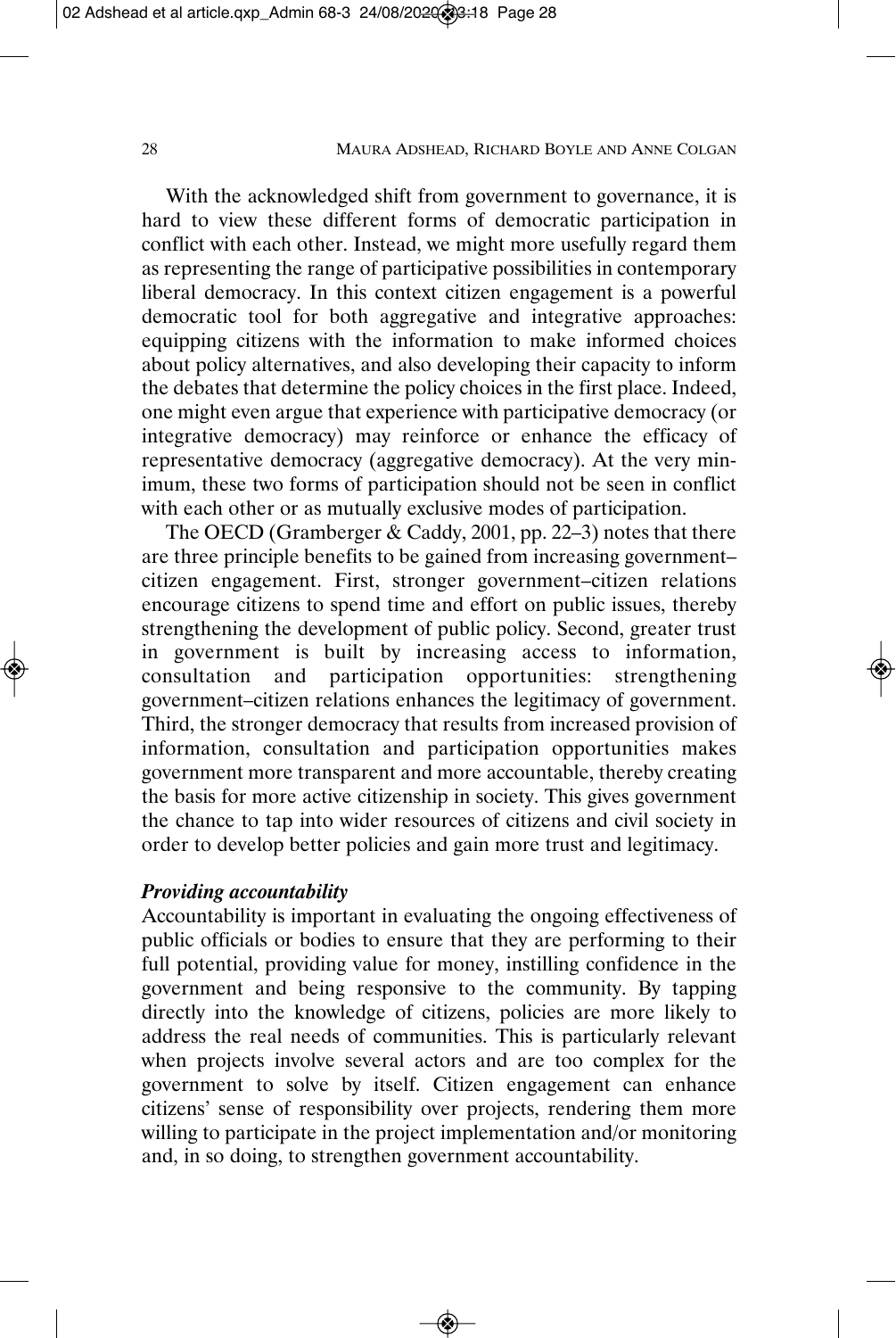Traditionally, governments have maintained their accountability via regular recourse to public opinion, most typically in the form of competitive elections (at national and local levels) designed to provide leaders who can steer and exercise oversight. Throughout the 1990s in Ireland, as elsewhere, the advent of New Public Management approaches to government tended to augment this form of accountability and oversight by setting public policy targets and goals by which to hold politicians and policy officials accountable for their delivery (Lane, 2000). Since then a variety of exogenous (Gramberger & Caddy, 2001) and endogenous (Government of Ireland, 2000, 2007, 2016) policy drivers have further refined this goal-setting activity with results-based planning (Wandersman et al., 2000), logic modelling (Renger & Hurley, 2006) and impact assessment techniques (Becker, 2001) – all of which require more inclusive negotiation with stakeholders to agree on intended goals for policy outputs and outcomes.

#### *Demonstrating impact*

In the current climate of complex social challenges and constrained public spending, the need to demonstrate the impact of publicly funded services – that is, the value that they bring to society as a whole – is greater than ever before. Measuring impact is the 'holy grail' for all publicly funded initiatives and enables decision-making that is evidence-based and properly costed, as well as being cognisant of the range of ways that 'public value' may be realised (Stoker, 2006).

Public value management reflects a shift in the governmental paradigm, away from New Public Management approaches that try to treat politics like a business and towards a strong sense that the public realm is different to the commercial sector (Liddle, 2018). According to the public value approach, governing is not the same as shopping or buying and selling goods in a market economy; it is a mechanism for social coordination to achieve common purposes (Stoker, 2006, pp. 46–7). Measured under this rubric, 'public value' can only be ascertained via engagement and exchange between relevant stakeholders and government officials, who between them can determine whether or not 'public value' is delivered. In short, impact is no longer calculated solely in terms of traditional financial accounting, but according to a variety of additional public-valueoriented criteria (Department of Public Expenditure and Reform, 2012). In this context, policy impacts may touch upon other important governmental goals, such as decreasing carbon emissions, or address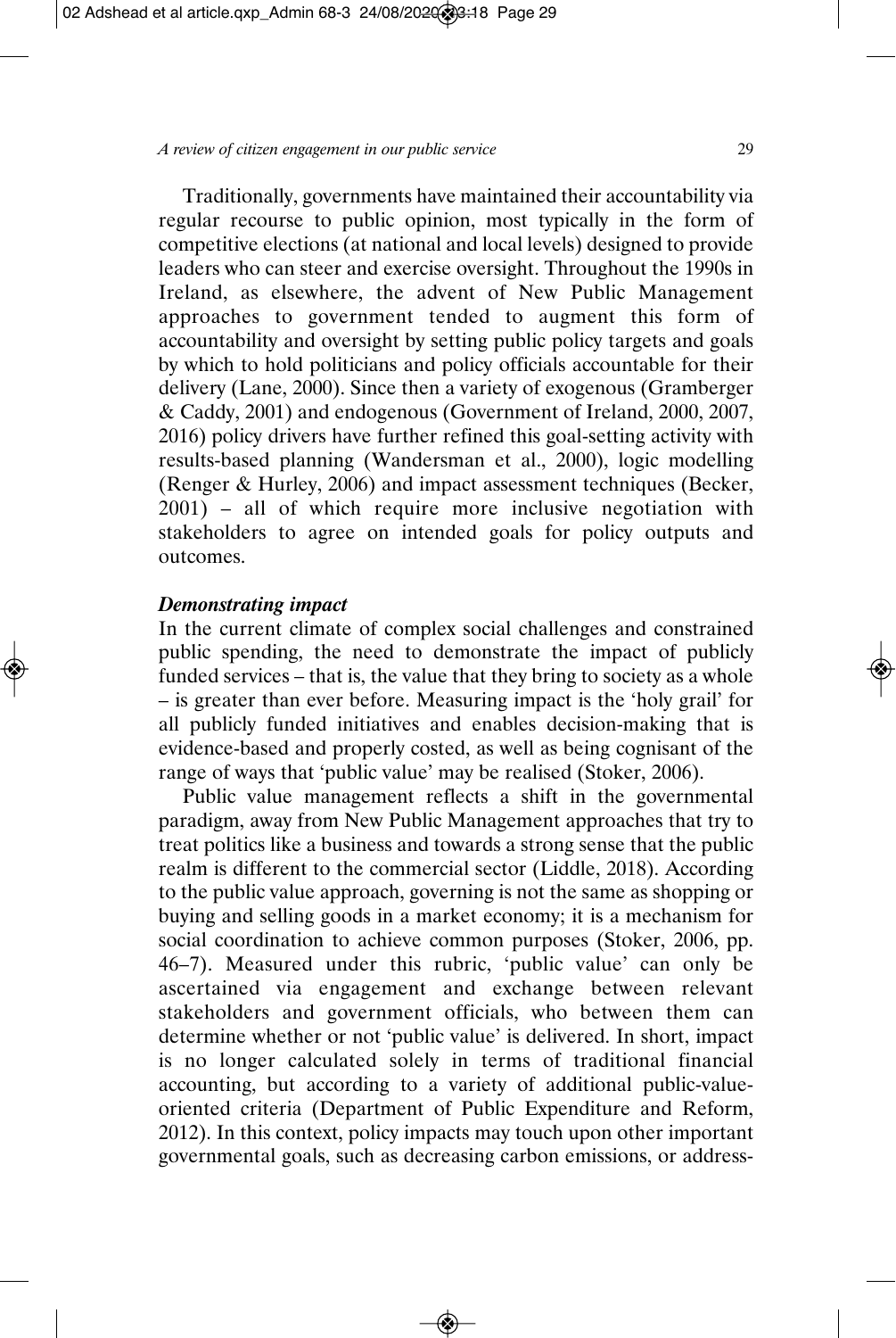ing mental health or other well-being targets, developing the national skills base, and so on.

## **Citizen engagement as a means to strengthen democracy**

It has been suggested that citizen engagement augments traditional democratic practice by providing citizens with the information to make informed choices about policy alternatives; and also enhances it by developing citizens' capacity to inform the debates in a variety of deliberative and discursive fora that may help to shape the policy choices in the first place. In some cases citizen engagement enables seldom heard or vulnerable groups to participate, by giving them a voice in the policy process that they might not otherwise have. Here we look to the evidence from our case studies to examine the opportunities that citizen engagement offers to enhance citizens' capacity to contribute to democratic practice and the conditions that are necessary to underpin this kind of governmental work.

Our case studies illustrate a broad spectrum of citizen engagement initiatives, some of which are more directly concerned with advancing the capacity for citizens to have a voice in decision-making than others, which are more concerned with effective policy delivery, conveying appropriate information and ensuring that citizens are able to avail of services provided by the state. However, it is important to acknowledge that all kinds of citizen engagement offer the prospect of increasing citizen interaction with the state and, by extension, the possibility of increasing citizen confidence in the state. A fully functional democracy is premised on the trust that citizens have in government. It follows that effective citizen engagement, at any level, is an important element in supporting confidence in government.

In the remainder of this section we examine what we have learned from our case studies about the conditions necessary to underpin effective citizen engagement. These include: (i) planning for delivery, (ii) clear communications strategy, (iii) recognition of the importance of personal relationships and collaboration, and (iv) recognition of the importance of stakeholder engagement.

#### *Planning for delivery*

The Basic Payment Scheme for farmers illustrates planning for engagement over twelve months in advance, simplified systems, a focus on 'vulnerable categories', preparation of written materials in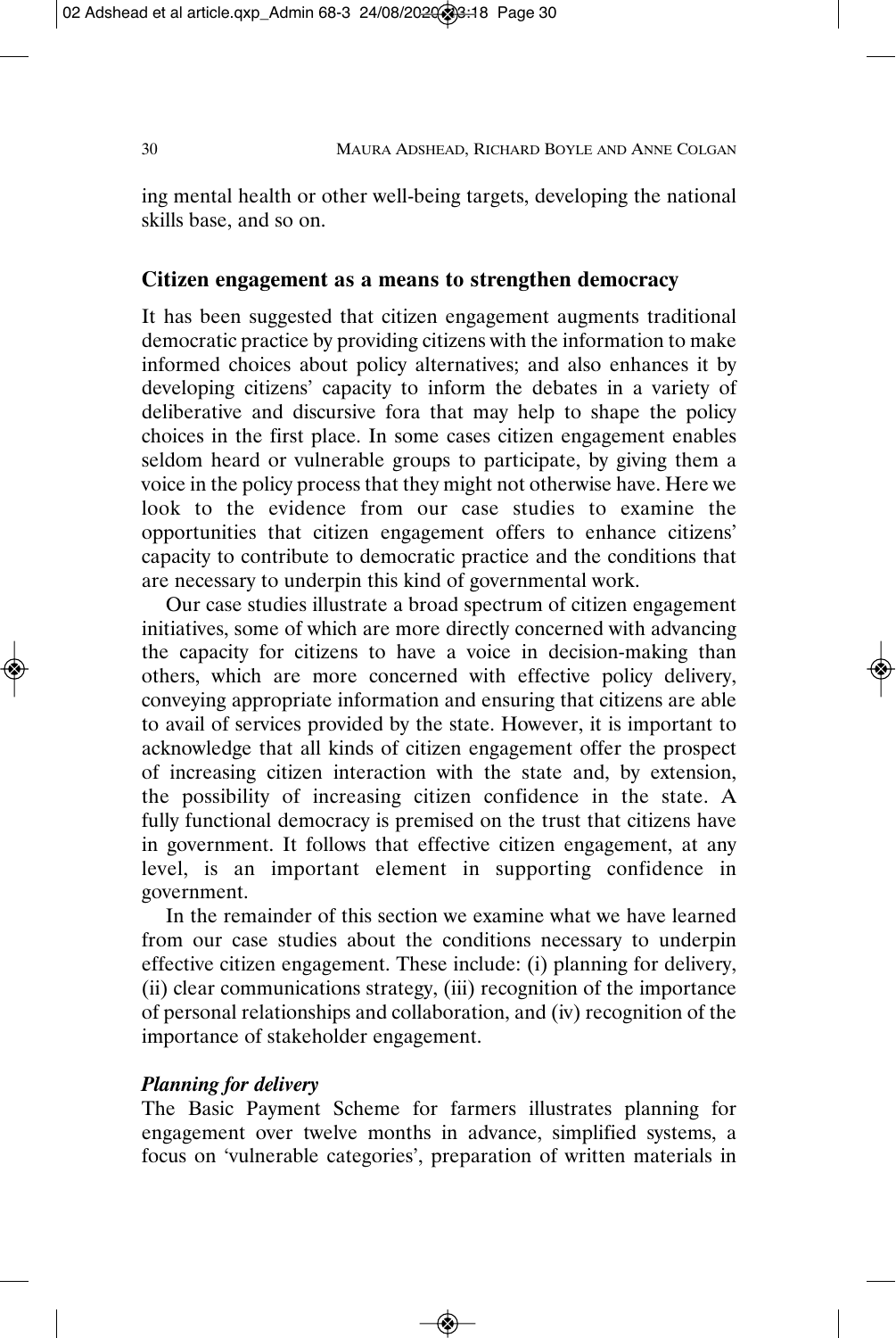support of change, face-to-face support, and telephone and online assistance.

The '€300k Have Your Say' project noted that 'meticulous planning and strong governance' was a key lesson learned (Department of Public Expenditure and Reform, 2020a, p. 15). Still, it was noted that whilst a significant amount of time is needed to plan the process, this enables the initiative itself to progress quite swiftly (over a three-month period).

The PPN case study highlights the need to plan a new engagement initiative in partnership with the citizens in order to build buy-in and to ensure that local communities see the benefit of engaging in the initiative. The good news, however, is that a growing body of research evidence attests to the improved delivery of a range of governmental services consequent to citizen consultation and engagement.

The Comhairle na nÓg case noted that using children's views in the development and evaluation of healthcare service provision can have significant influence over health outcomes and reduce healthcare usage, as well as improving service delivery more generally.

#### *Importance of developing a clear communications strategy*

The Basic Payment Scheme for farmers shows that a lot of time and effort went into developing a detailed and varied communications strategy: people were told clearly what was happening, and why, and what supports were available to them, using a variety of different media – face-to-face, online, texts, letters, etc.

The Comhairle na nÓg case illustrated the significance of publishing a dedicated *Comhairle na nÓg Toolkit*, which essentially operates as a manual of well-developed guidelines for new personnel in relation to best-practice management of Comhairle groups. This, along with other initiatives such as the hosting of annual national activities, provides a calendar of events that ensures all members are communicating their activities above and beyond their own local networks.

The PPN case study pointed to the importance attached to the 'hugely foundational work of letting people know about relevant activities' and the use of a variety of mediums to do so. A communications strategy is essential in order to convey the opportunity that the engagement initiative offers for meeting the needs and wishes of citizens.

Equally, the '€300k Have Your Say' project demonstrates the need for a detailed communications plan encompassing the communication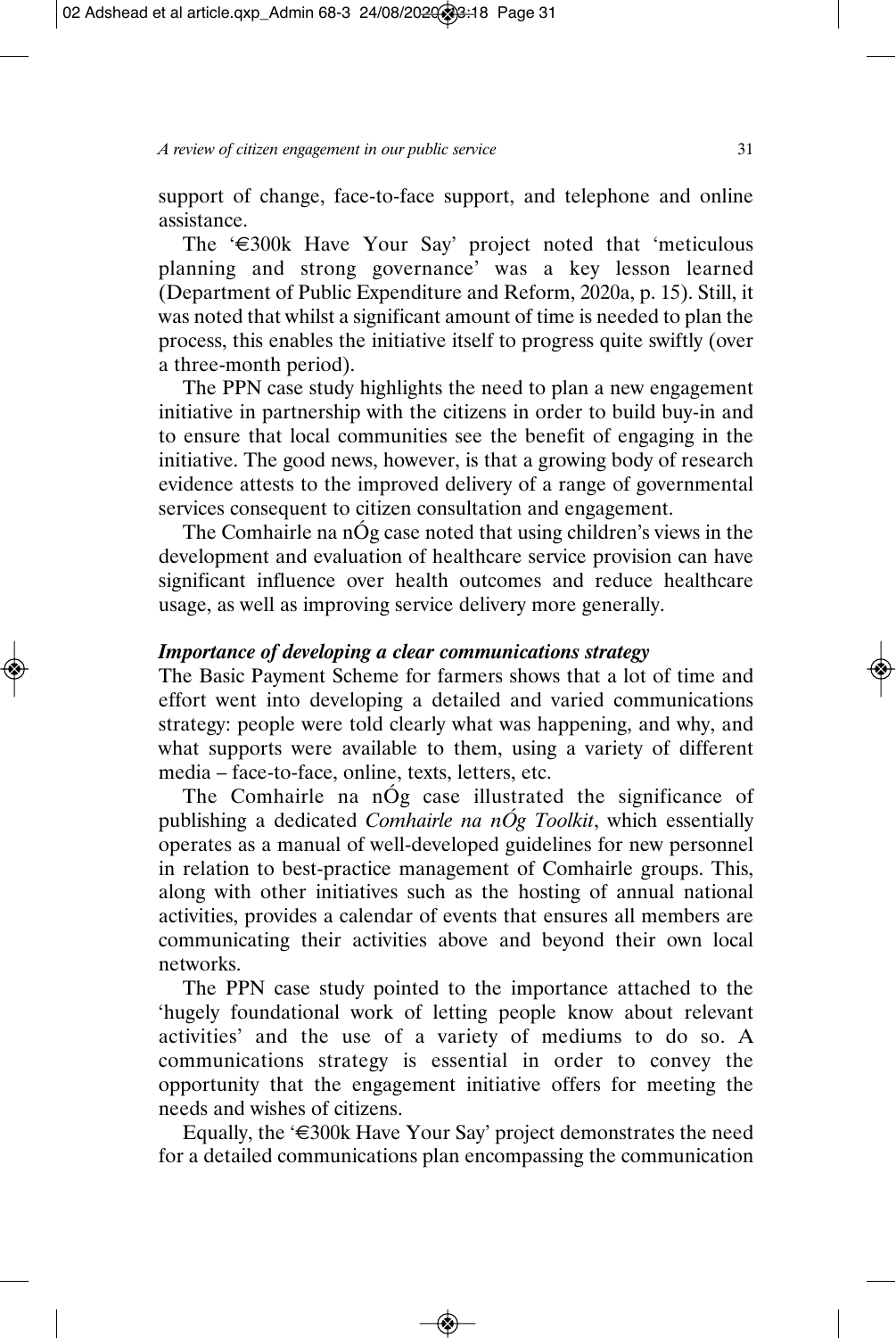and marketing of the initiative from start to finish. Promoting the initiative through workshops, social media and other communications was time intensive and demonstrated a skill-set requirement that is not always readily available in the public servants involved.

## *Recognition of the importance of personal relationships*

The Basic Payment Scheme for farmers noted the importance of oneto-one meetings with farmers who had difficulty in using the online applications facility. This built good working relationships and facilitated higher levels of trust in the work the department was undertaking. In the PPN case study the creation of the role of 'resource worker', which was later augmented by a 'support worker', points to the need to resource full-time personnel dedicated to building and maintaining relationships. The study identified relationship building among key stakeholders as the foundational building block of effective engagement; time invested in relationship building provides the basis of the trust needed for effective citizen engagement.

## *Importance of stakeholder engagement*

The PPN case noted the importance of 'mapping' the existing stakeholder presence, which was identified as a key issue to consider in order to ensure the successful integration of new organisational structures into an existing highly populated landscape of community and voluntary interests. Moreover, the study demonstrated that once these stakeholders are identified, a partnership approach to the design of new systems is vital to ensure that change is positive.

In the Comhairle na nÓg case, the importance of stakeholder involvement was a key element in building a consensus around the need for policy change in favour of children's voice, and it was noted that collaboration between government and non-government stakeholders was key to developing the first National Children's Strategy (Department of Health and Children, 2000). Once the structures have been developed, these relationships and shared commitment to the process remain important to ensure sustainability of the structure.

Equally, in the Basic Payment Scheme for farmers case, the Irish Farmers' Association (IFA), the largest farming representative organisation, was one of the bodies consulted prior to the department's launch of the engagement campaign. One particular concern of the IFA was the capacity of farmers to apply online without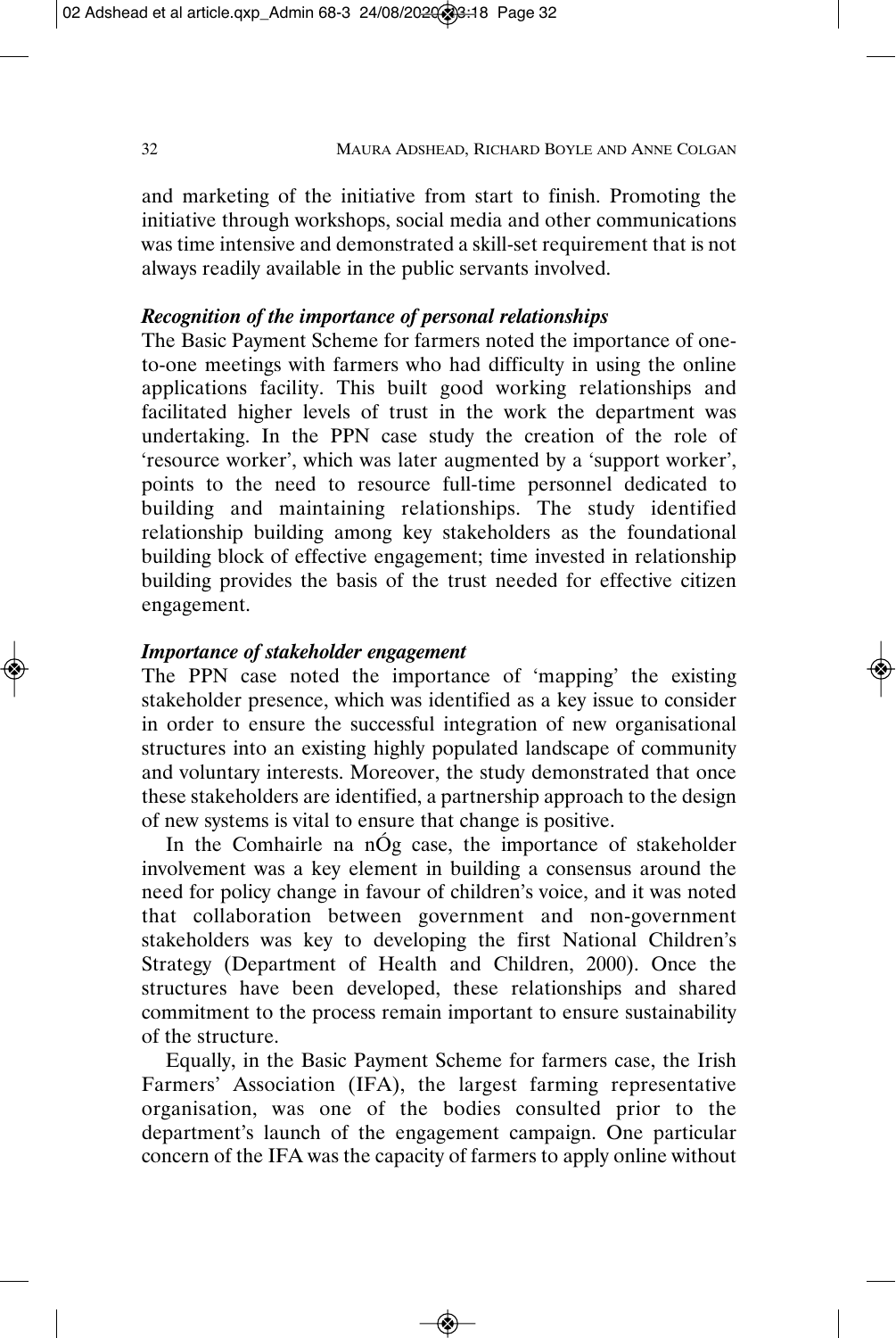support or engaging agents to apply on their behalf. They supported the approach taken by the department in holding face-to-face clinics and they conducted their own information campaign to promote this.

## **Citizen engagement as a means of providing accountability**

Governmental accountability is concerned with evaluating the effectiveness of citizen engagement strategies, in order to ensure that they are performing to their full potential, providing value for money, instilling confidence in the government and being responsive to the community.

## *Providing political leadership and legitimacy for engagement*

Our case studies demonstrate that political support is necessary to both build and maintain citizen engagement. This may come in the form of active support from a key minister or departmental initiative, or from a legislative base underpinning the policy initiative.

In the Basic Payment Scheme for farmers the active support of the minister gave the project additional impetus and standing. Department staff also worked hard to reassure politicians as to the approach being taken and to the efforts being made, through the clinics in particular, to ensure that exclusion of some farmers was not an issue. This helped ensure that political support for the initiative was maintained.

In the Comhairle na nÓg case ministerial support also helped to keep children's rights to the fore on the policy agenda – a task that was aided and supported in the early years by a determined interdepartmental team of civil servants, led by the secretary general in the Department of Health. The Taoiseach's own interest in the strategy provided an additional motivational push. This political interest was concretised with the creation of the National Children's Office as a dedicated government agency responsible for carrying out the National Strategy and later reinforced by the creation of a full government department dedicated to the needs of children and young people – one where children and young people's participation was regarded as a central departmental function.

The PPN framework was supported by legislative underpinning with clear departmental responsibility, initially in the Department of the Environment, Community and Local Government and currently in the Department of Rural and Community Development. The National Advisory Committee, which represents key national and local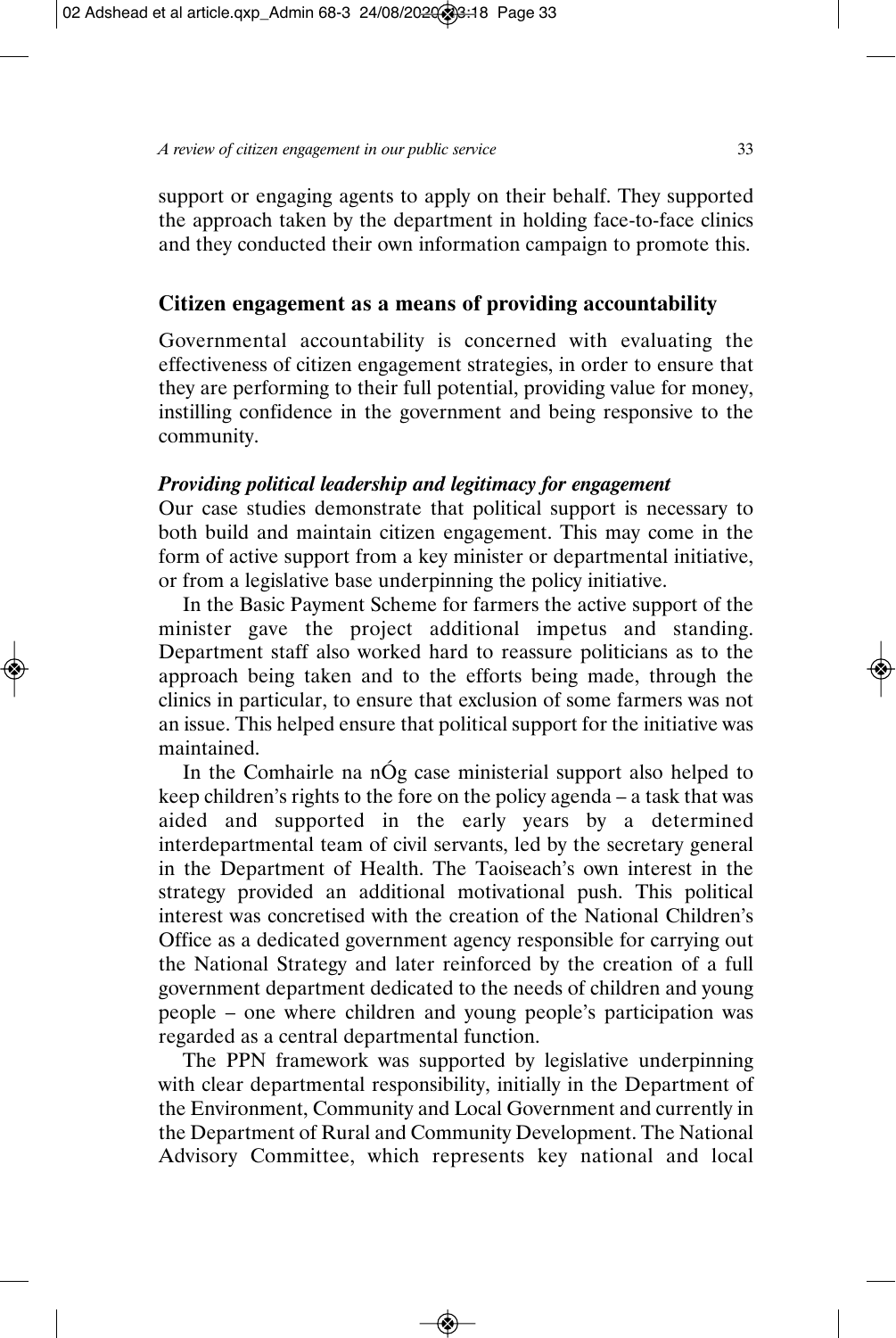stakeholders, provides leadership from across the local and national levels.

The experience of the '€300k Have Your Say' project demonstrated the important role that the elected council played in the project as local representatives and intermediaries for their communities. More generally, the involvement of the chief executive was seen as a crucial signifier of the status of the project. From the outset, the initiative was driven and supported by elected members, with high-level political and executive leadership and commitment being important elements in the process.

## *Key role of a core team to plan and direct engagement strategy*

In the Basic Payment Scheme for farmers case the presence of a core team to coordinate and oversee the process provided continuity and developed internal capacity. This was also evident in the Comhairle na nÓg case, where the creation of the Children and Young People's Participation Support Service enabled a more consistent and coordinated approach to Comhairlí support and training.

This support service in turn was spearheaded by a dedicated unit with professional expertise within the department, as well as a general civil service staff complement. In addition, dedicated staff with responsibility for the operation of Comhairle na nÓg within the local authority have also been important to the successful integration of Comhairle na nÓg.

In the case of the PPN the initial impetus and design of the structure was undertaken by an expert group. The oversight, monitoring and evaluation role has been taken up by a national advisory group of key stakeholders, working with and under the auspices of the Department of Rural and Community Development.

The '€300k Have Your Say' initiative created a permanent steering group in 2017, designed to inclusively represent local areas and political parties, with agreed terms of reference for governance of the process.

#### *Instilling confidence in government*

As has been suggested already, there is an obvious injunction that citizen engagement should work to increase citizen confidence in government. And evidence from our case studies suggests that this is the case. Feedback from citizen engagement activities demonstrates that they offer the opportunity for citizens to experience positive interactions with governing systems. Participants in the '€300k Have Your Say' workshops were overwhelmingly positive.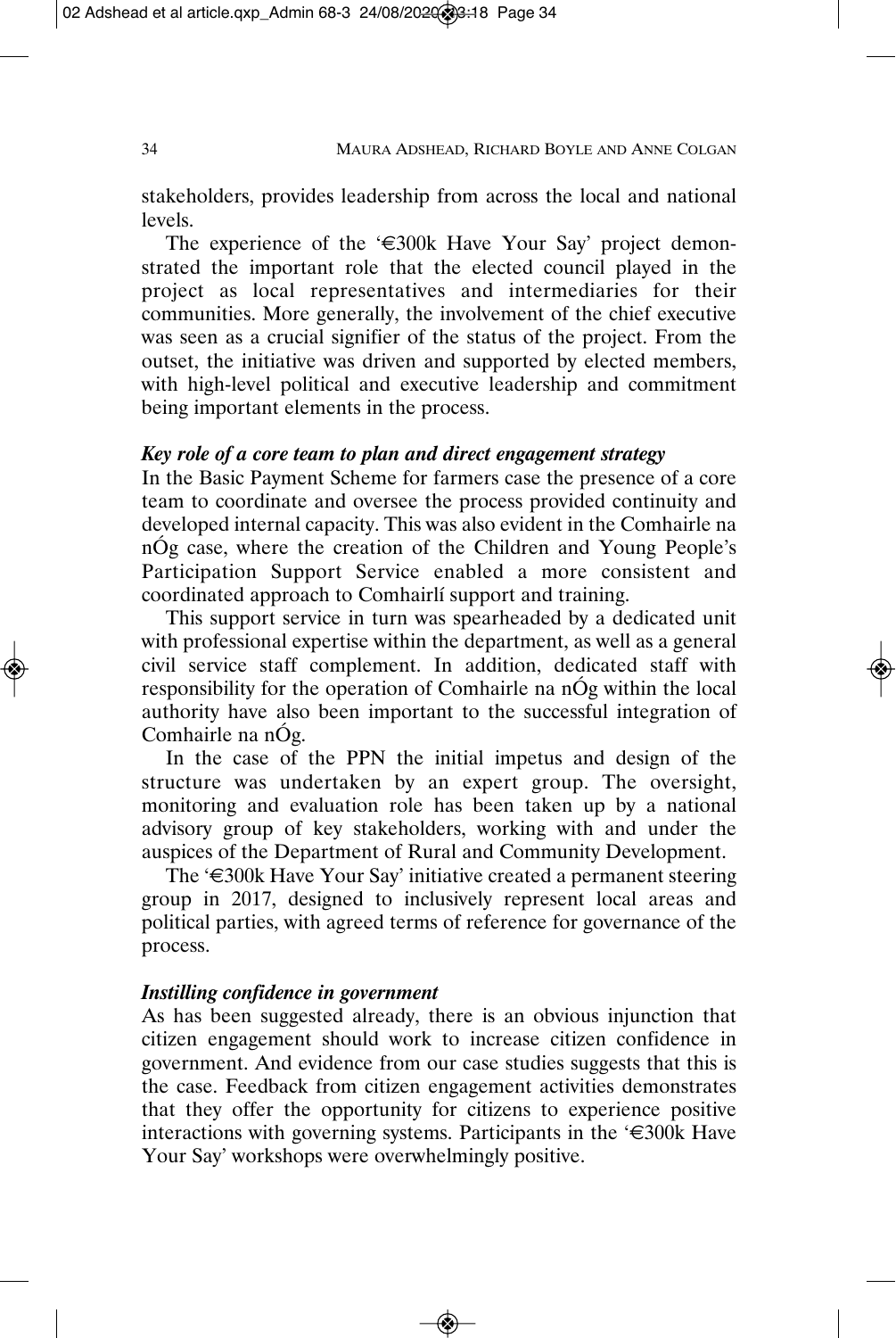In acknowledging, however, that engagement is a two-way process, we might also consider how the positive experience of participating in an effective citizen engagement initiative might also increase public servants' confidence in the utility of citizen engagement in supporting efficient policy delivery. For example, the approach adopted in the PPNs around the country demonstrates the growing level of collaboration between council officials and PPNs, and the extent to which councils now draw on the PPNs as a key way of disseminating information to citizens and eliciting responses to public consultations. The Basic Payment Scheme for farmers has been adapted and applied to other areas of the department. A number of evaluations of the Comhairle na nÓg processes at the local and national level have also shown a very high level of support and value of the structures from senior decision-makers and policymakers across the political and policymaking arenas.

#### *Demonstrating responsiveness to citizens*

Citizen engagement, as the term implies, suggests a dialogue between government and citizen. For this to occur, effective engagement strategies need to incorporate plans to capture and respond to stakeholder feedback.

The PPN study notes the importance for any new citizen engagement structure to be subject to critical review, and the need to build into the plan a review mechanism in order to get a clear sense of what works and to respond to issues and challenges with fresh thinking and new approaches where necessary.

The need to ensure that citizen engagement is as inclusive as possible was flagged by the ' $\epsilon$ 300k Have Your Say' case study, which raised the concern that new engagement initiatives do not simply provide fresh ways to consult 'the usual suspects'. In this respect, the quality of facilitation can be crucial to ensuring that all voices are heard. This case study further demonstrated the importance of citizen feedback following an engagement initiative to explain the outcomes (where necessary) and provide effective follow-up of issues raised.

The Basic Payment Scheme case study responded to a particular need for farmers who were not technologically literate or had difficulty in accessing online systems. This approach is in line with the 'assisted digital' initiatives promoted under the *Our Public Service 2020* reform programme, whereby people who are not able to use digital government independently are facilitated to do so.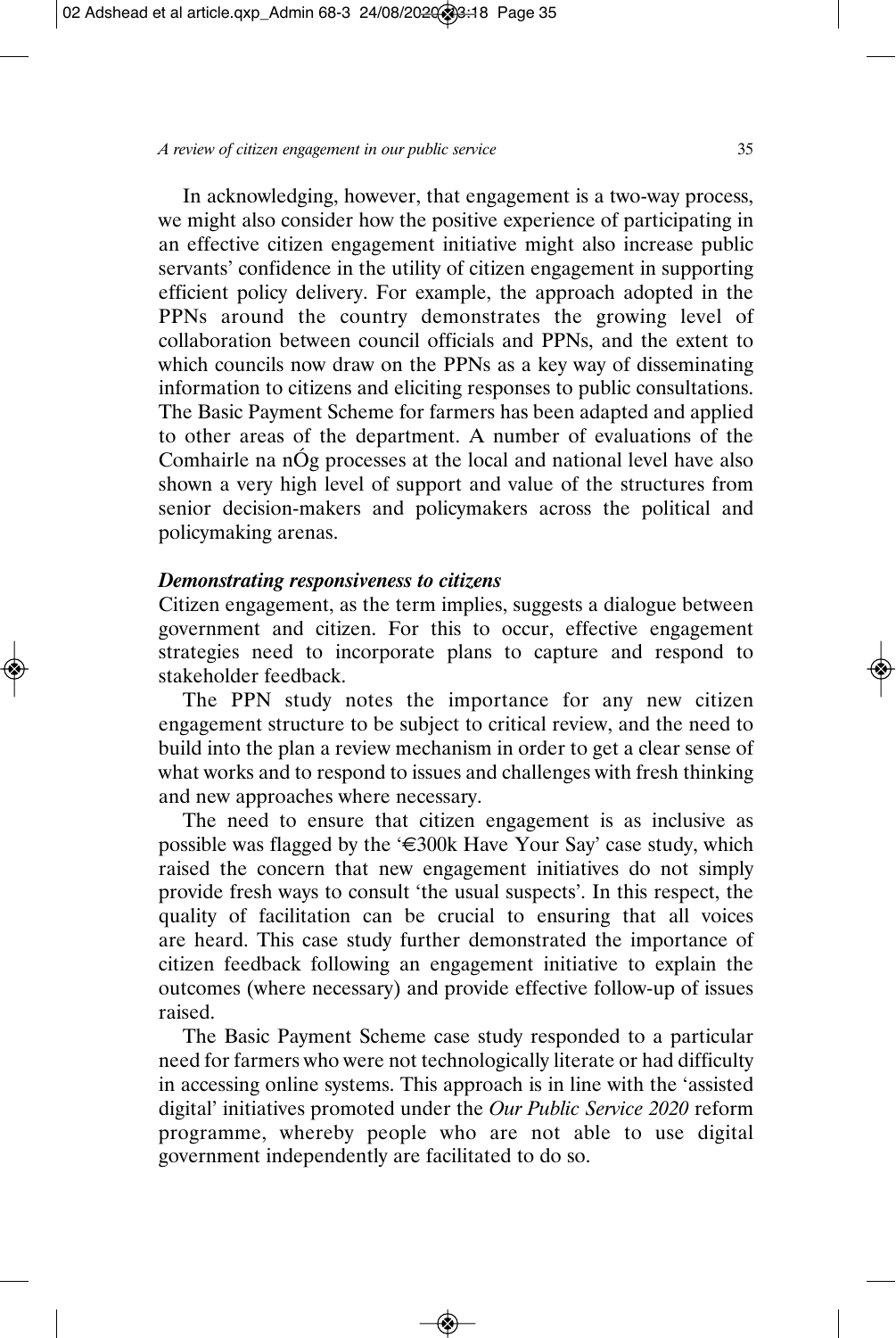The Comhairle na nÓg case demonstrates, however, that the responsiveness to citizens is often contingent on wider governmental interest in engagement. Whilst Comhairlí are able to provide the space for children and young people to voice their concerns, the extent to which decision-makers become a willing audience, subject to influence, is critically dependent on governmental structures that are external to Comhairle na nÓg.

## *Recognising possible tension between competing frameworks for action or competing claims to represent citizens*

Tensions are not inevitable and need not be permanent. Moreover, where they do exist, they may be a useful early indicator for the challenges that lie ahead. Our case studies demonstrate that acknowledging the potential for tension is an important and necessary step in developing new systems and frameworks for action. 'This groundwork is best done early in the implementation process, to optimize the prospects for success and to minimize unnecessary tensions that may require mediation later on in the process' (Department of Public Expenditure and Reform, 2020b, p. 14).

The PPN case study, for example, illustrated the potential for tension between national and local frameworks for action, reflected in the difficult balancing act between ensuring that local participating organisations maintained their autonomy whilst ensuring that they are still able to provide an accountability mechanism. A similar tension might also be evident between the mandates of elected local council representatives vis-à-vis non-elected PPN representatives if these mandates are experienced as competing rather than collaborative or complementary.

In the Comhairle na nÓg case, potential tensions are largely averted by the clear accountability structures – in terms of governance and role definitions – that are provided to all Comhairle na nÓg coordinators, steering committee members and Comhairle members. However, it was noted that the accountability within Comhairlí structures is not always matched by a similar diligence outside Comhairlí as they interact with other local decision-making structures, and in this respect the integration of Comhairlí into some local authority decision-making structures can be less than ideal.

#### **Demonstrating the impact of citizen engagement**

In the contemporary digital era, there are multiple ways to measure impact. Ultimately, however, these all amount to exercises in counting: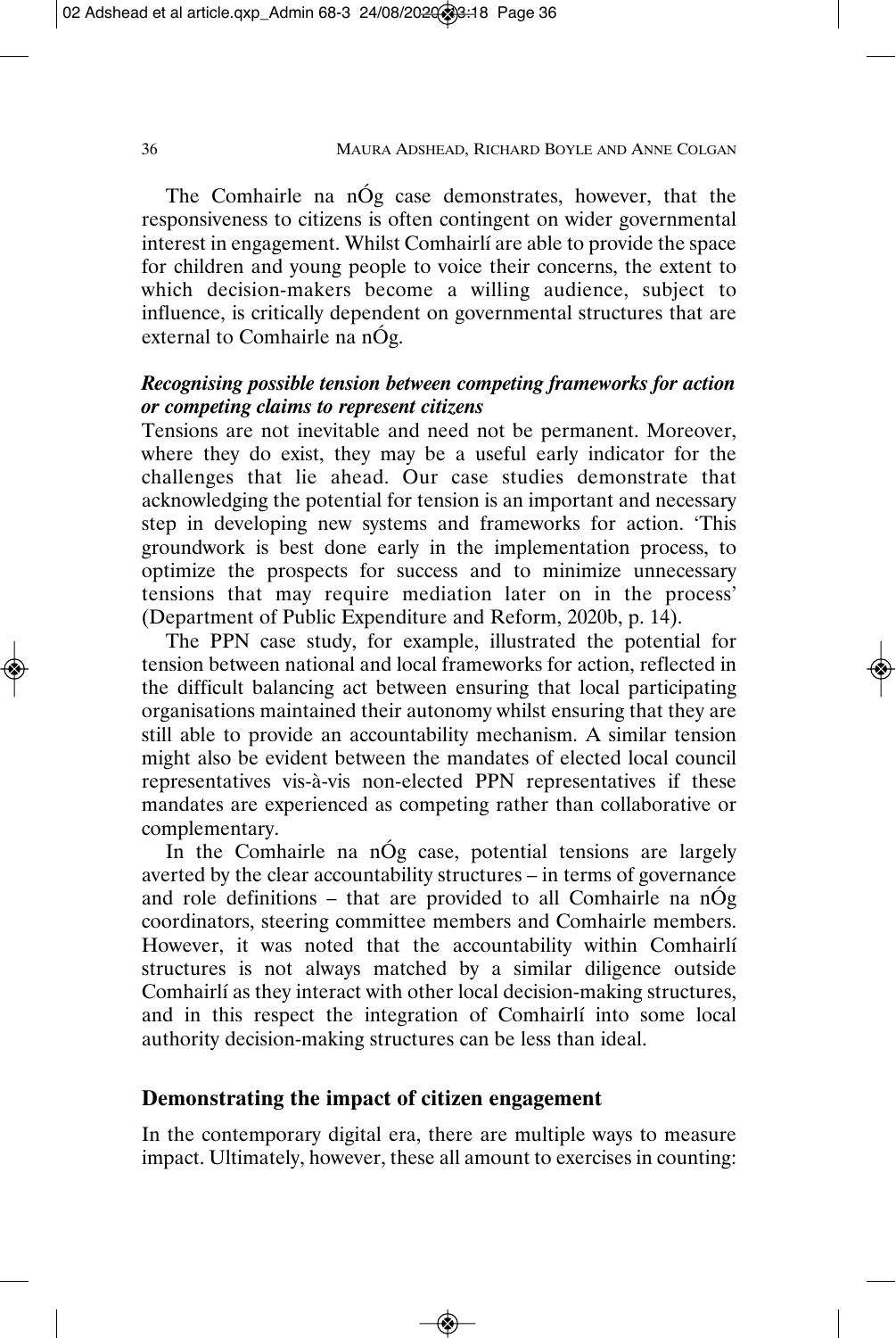counting the number of citizens reached, counting the number of contacts made, counting the number of hits on a website. These metrics do not account for the quality of the engagement with citizens and they offer no assurance of participation from seldom heard voices. In order to acknowledge this deficit, impact is no longer calculated solely in terms of traditional financial accounting, but according to a variety of additional public-value-oriented criteria (Department of Public Expenditure and Reform, 2012).

Public value management is a mode of public management which advocates that public managers should be encouraged and empowered to create an ongoing deliberative process with citizens and consumers in order to negotiate and shape public preferences for what is valuable and what they should produce (Moore, 1995). Demonstrating the impact of citizen engagement in our case studies according to public value criteria would require a citizen-engaged and interrogative evaluation process, which is not possible to implement post facto. Still, we were able to identify elements of a public value approach in each of the case studies, highlighting the kinds of measures that can be adopted to increase public value. These include: (i) ongoing evaluations, and (ii) recognising that public value benefits have financial costs but that (iii) these costs can represent good value for money.

#### *Instituting ongoing evidence-based evaluations of engagement progress*

In the Basic Payment Scheme case a lot of effort went into using and developing data and other evidence to inform actions and track progress. The profiling of the approximately 30,000 farmers who were not using the online system in 2016 provided sound evidence of the make-up and characteristics of those farmers. Then tracking of progress with regard to how many farmers were moving online and how many remained enabled further detailed targeting of the remaining farmers.

In the Comhairle na nÓg case the introduction of evaluation criteria as part of the allocation of development funds facilitated more effective approaches to developing children's voice and these review mechanisms enabled more shared learning between Comhairlí in the annual review mechanism.

#### *Recognising that public value benefits come with traditional financial costs*

Notwithstanding the evidence of value for money, citizen engagement is not free and, as the PPN study notes, as engagement initiatives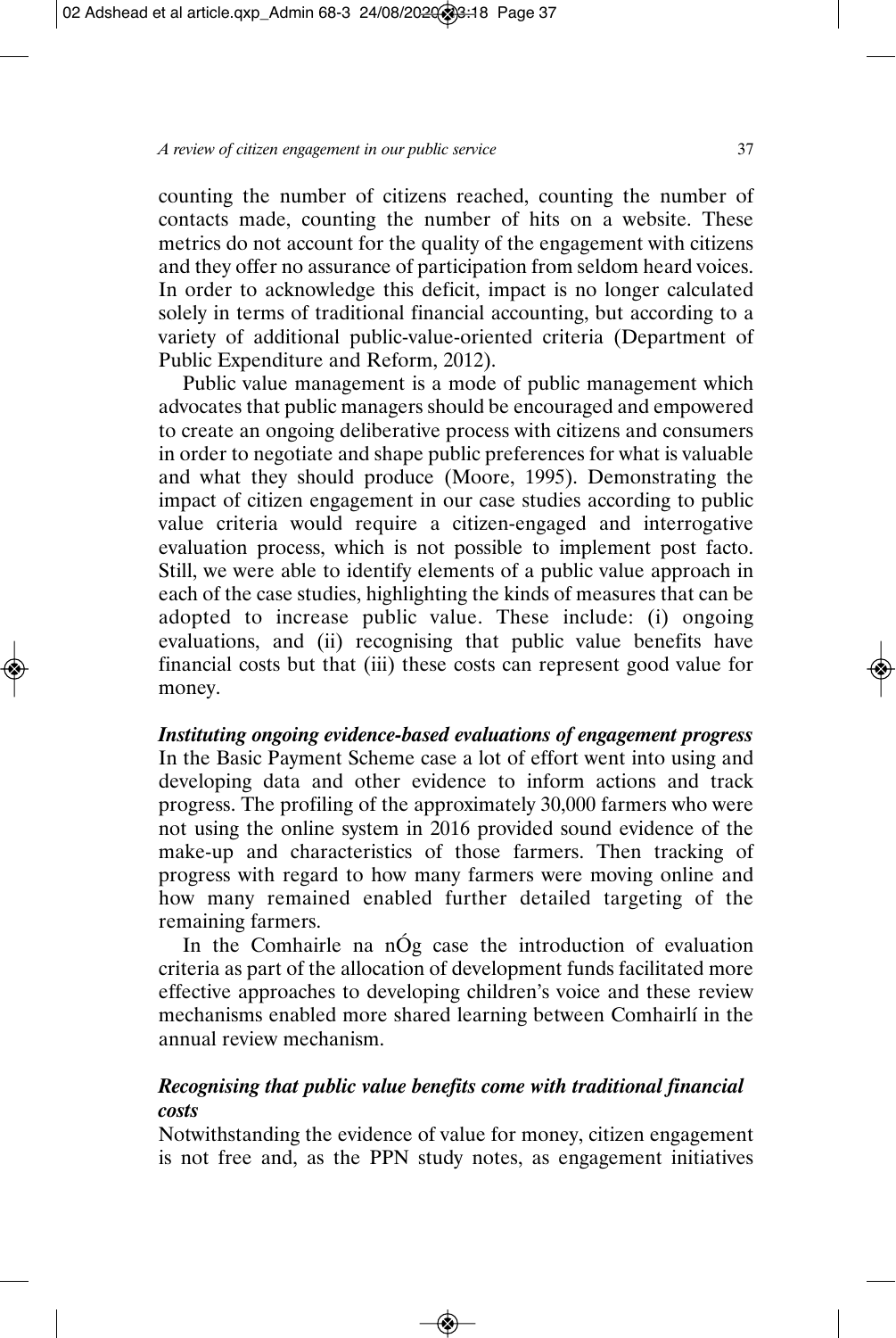increase in their scope and reach, the resources needed to carry out this engagement will increase commensurately, and this incrementally growing resource investment needs to be factored into budgets.

The need for further budgetary consideration was also evident in the Comhairle na nÓg case, which demonstrated the regressive nature of a flat subvention rate  $(\epsilon 20,000)$  to all Comhairlí. Giving all Comhairlí the same subvention does not take into account the disproportionate spend on transport that many rural Comhairlí face compared to their more urban counterparts, or even the fact that some Comhairlí have larger numbers than others. Notwithstanding this disparity, the Comhairlí provide a national infrastructure for citizen engagement that is unparalleled anywhere else in Europe. Comhairlí reach a cohort that would otherwise have no voice, and represent that voice in ways that are relatively cost-effective and impactful.

The ' $\epsilon$ 300k Have Your Say' initiative is regarded as a relatively resource-intensive process, requiring dedicated staff time from a number of areas of the local authority. However, the intensity of this process – around three months of workshops and engagement activities – is relatively short-lived, suggesting that the full-time staff equivalent is perhaps no more than that in other engagement initiatives that operate over a twelve-month period. Moreover, it is worth thinking more clearly about what this cost is being compared with: more traditional local authority planning processes can be long and drawn out affairs, often lengthened by objections and appeals which come with less public engagement.

## *Value for money – What do our case studies tell us about the public value attached to their engagement?*

The '€300k Have Your Say' case showed that participatory budgeting works as a means of engaging citizens. While it is hard to measure or evaluate the benefits in terms of citizen engagement, feedback from workshop participants, a small online survey and interviews with those involved, including elected representatives who would be aware of their constituents' views on the initiative, suggest a very positive response to the initiative and its value. The online Basic Payment Scheme has been a major success. The target of 100 per cent online applications has been reached and the initiative was well received by farming families and stakeholder groups across the country. There is a high level of commitment to the initiative and it is widely regarded as providing public value.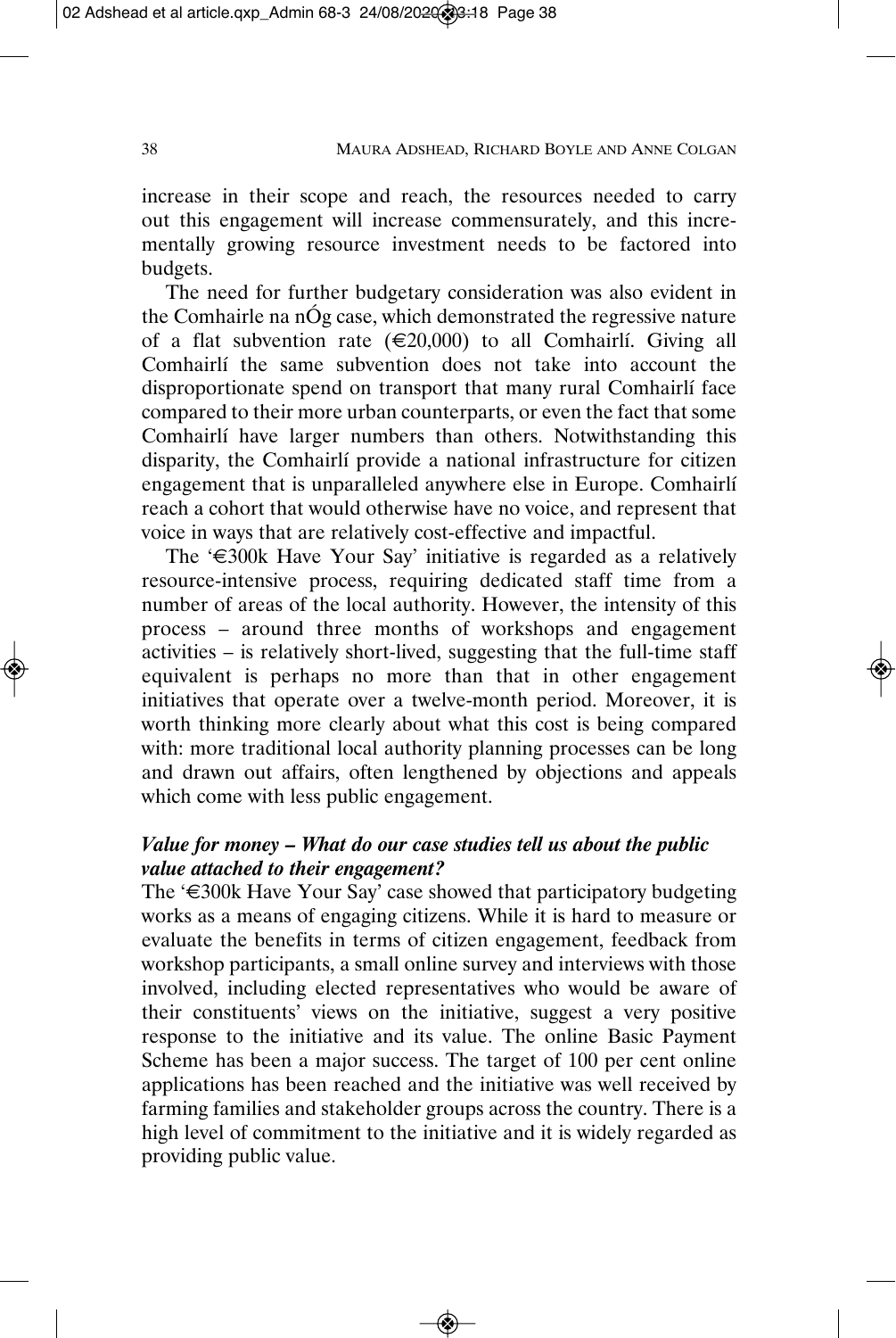The PPN case study points to the fact that new long-term national structures such as the PPN take time to bed down in their community. It follows that measuring impact will be a long-term project; unlike the Basic Payment Scheme, where there is a measurable outcome, the impact of the PPN will only emerge over time. In the short term, success can best be measured by the extent to which the engagement processes have been embedded in the landscape.

Finally, the funding of Comhairle na nÓg enables the state to meet its responsibilities to Article 12 of the UN Convention on the Rights of the Child, which may not have an economic price tag but has value in terms of our international reputation and significant public value in terms of delivering children's rights.

#### **Lessons learned**

At the outset of this paper we presented a spectrum of citizen engagement, which ranged from informing to consulting, to involving, to collaborating and finally to empowering. As noted earlier, we do not see one end of the spectrum as being inherently better or worse: the nature of the engagement determines what type of citizen engagement is most appropriate.

In this concluding section we review the cases in the light of the original spectrum of engagement and consider the key learning that they reveal. Our intention is to derive a set of working principles that may be used to advance citizen engagement initiatives in government.

If we were to locate each of the case studies in this spectrum, the circumstances and conditions of their terms of reference would put them in different places. The Basic Payment Scheme case is a departmental initiative, focused on engaging a defined group of stakeholders to give them key relevant information and assistance necessary to access a specific and critical online funding initiative, which falls more clearly within the 'inform' and 'consult' categories.

The '€300k Have Your Say' case is a local authority initiative, time-bound and limited to a specific geographic area but with a broader remit for citizen engagement than the Basic Payment Scheme, thus placing it at the 'collaborate' and 'empower' end of the spectrum.

The other two case studies, PPNs and Comhairle na nÓg, bridge the divide between local and central government, being implemented at local authority level and also subject to the guidance of the relevant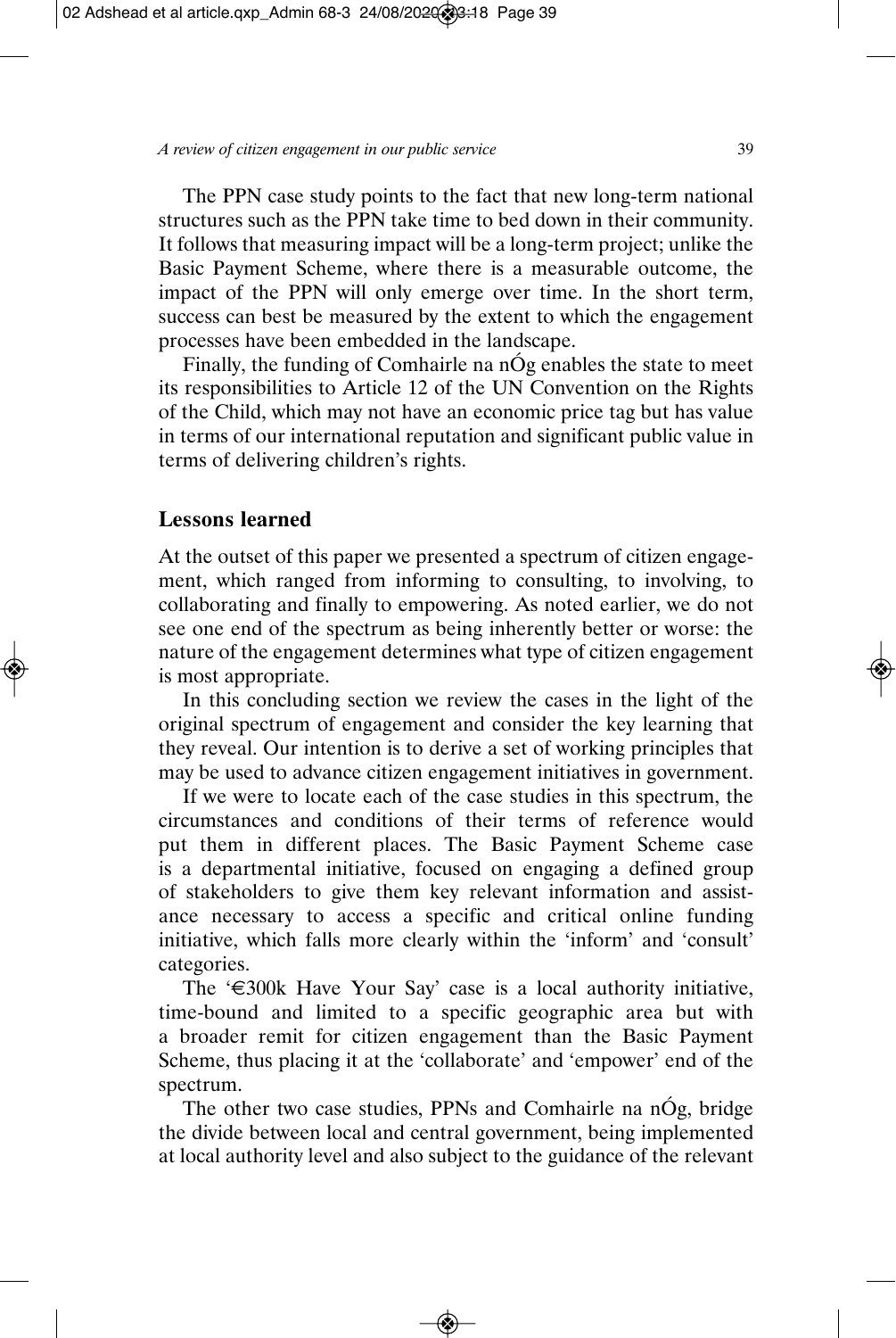government department. In doing so, they necessarily interlink into a wider set of institutional mechanisms and permanent consultative mechanisms.

Whatever the model used, it is clear from our case studies that when it is done well, engaging citizens can improve the delivery and quality of public services, bring about greater transparency and social inclusion, and result in tangible improvements in people's lives.

Drawing on the lessons learned from across the four case studies, the following ten working principles have been identified. These principles are common to each case study, regardless of where on the spectrum of citizen engagement they may be positioned. These principles reflect the three-part rationale for citizen engagement set out at the beginning of the paper. Effective citizen engagement better informs evidence-based policy and service design through strengthening democracy, providing accountability and demonstrating impact, as follows:

- Strengthening democracy citizen engagement supports democracy by giving citizens access to information to help them make informed choices about policy alternatives, as well as developing their capacity to contribute effectively to debates that shape policy choices. The following working principles support achieving this goal: effective planning, stakeholder engagement, clear communications, collaboration and investment in citizen capacity.
- Providing accountability accountability is important in evaluating the ongoing effectiveness of public officials or bodies to ensure they are performing at their full potential. The following working principles support public service performance and accountability: effective leadership, the skills of the core team driving and delivering the citizen engagement initiative, clarity of purpose and collaboration.
- Demonstrating impact using the tools, routines and processes of public governance (data, evidence, evaluations, impact assessments, reviews) to demonstrate value for money and achievement of public value for the investment in citizen engagement. The following working principles support achieving this goal: using data and evidence to measure impact and inform future policy decisions.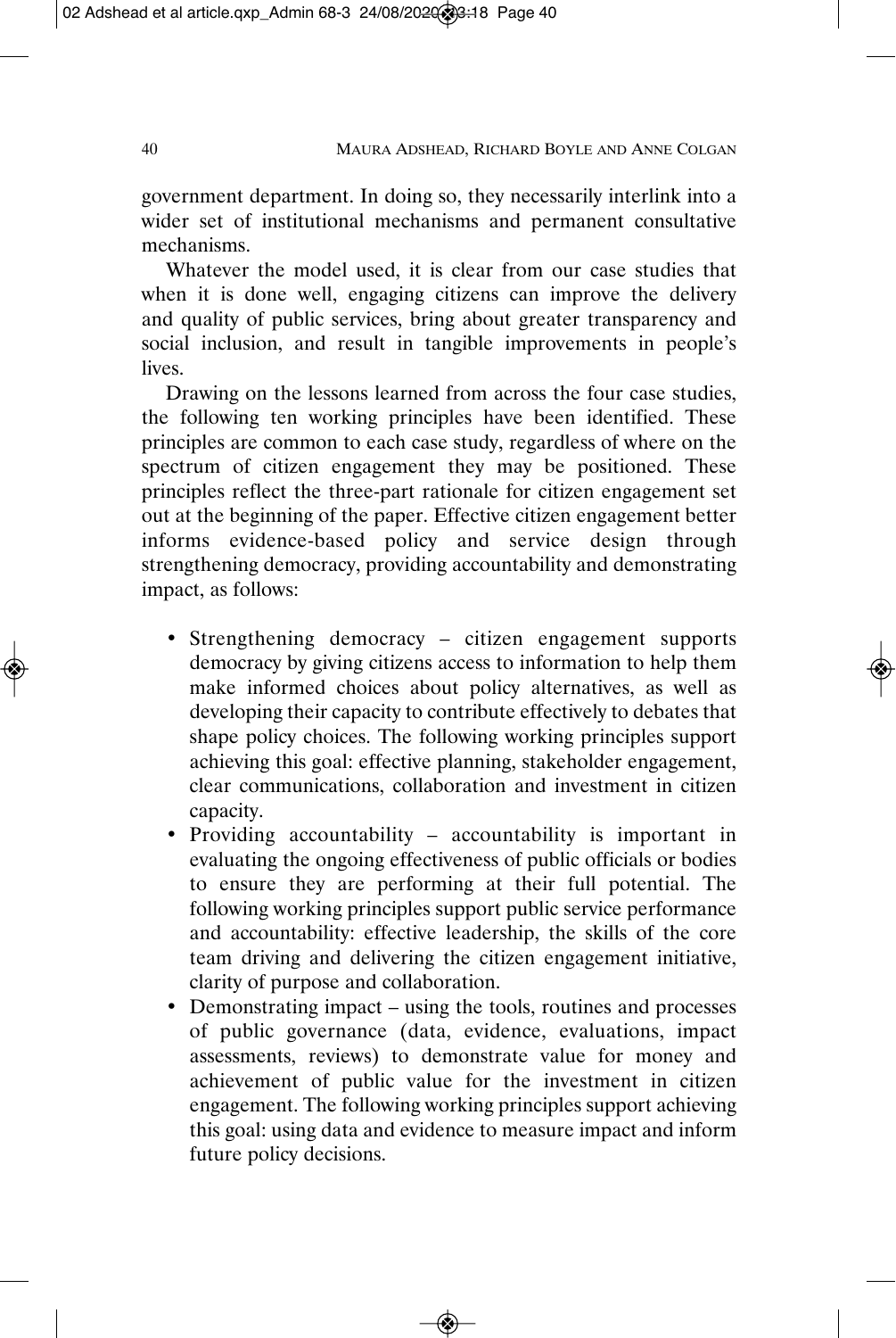# **Working principles for effective citizen engagement**

## *1. Decide on clear engagement objective*

The rationale for the citizen engagement initiative should be clearly drawn and understood by all stakeholders, from the outset. Public officials should be clear about the intended citizen engagement goal and citizens clear about the intended engagement outcome.

## *2. Plan for delivery*

Citizen engagement initiatives require planning for delivery. Careful consideration should be given in advance to the design of the governance structures, roles and responsibilities of the core team, and the strategic design of the citizen engagement strategy (stakeholder engagement strategy, change management strategy, communications strategy, implementation plan, including milestones to achieve key intended outcomes).

## *3. Design inclusive stakeholder engagement strategy*

The stakeholder engagement plan should aim to be as inclusive as possible. It is important that the engagement moves beyond people with a particular interest in the policy area and with the resources to engage fully in such processes, giving particular consideration on how to engage those 'harder to reach' voices.

## *4. Plan clear communications strategy*

Communications strategies should clearly identify what is happening, why and what supports are available. It should also use a wide range of means to reach key stakeholder groups such as face-to-face, online, texts, letters and social media.

## *5. Collaborate to build trusted relationships*

The importance of personal relationships and relationship building to developing trust should be recognised. Consideration should be given, from the outset, to addressing issues collaboratively and in a spirit of partnership to help overcome any potential obstacles and build consensus.

# *6. Invest in capacity building*

Capacity-building measures, such as training and provision of guidance materials, handbooks and toolkits, are necessary to ensuring that participants are equipped with the requisite knowledge and skills to be active, rather than passive, participants in the initiative.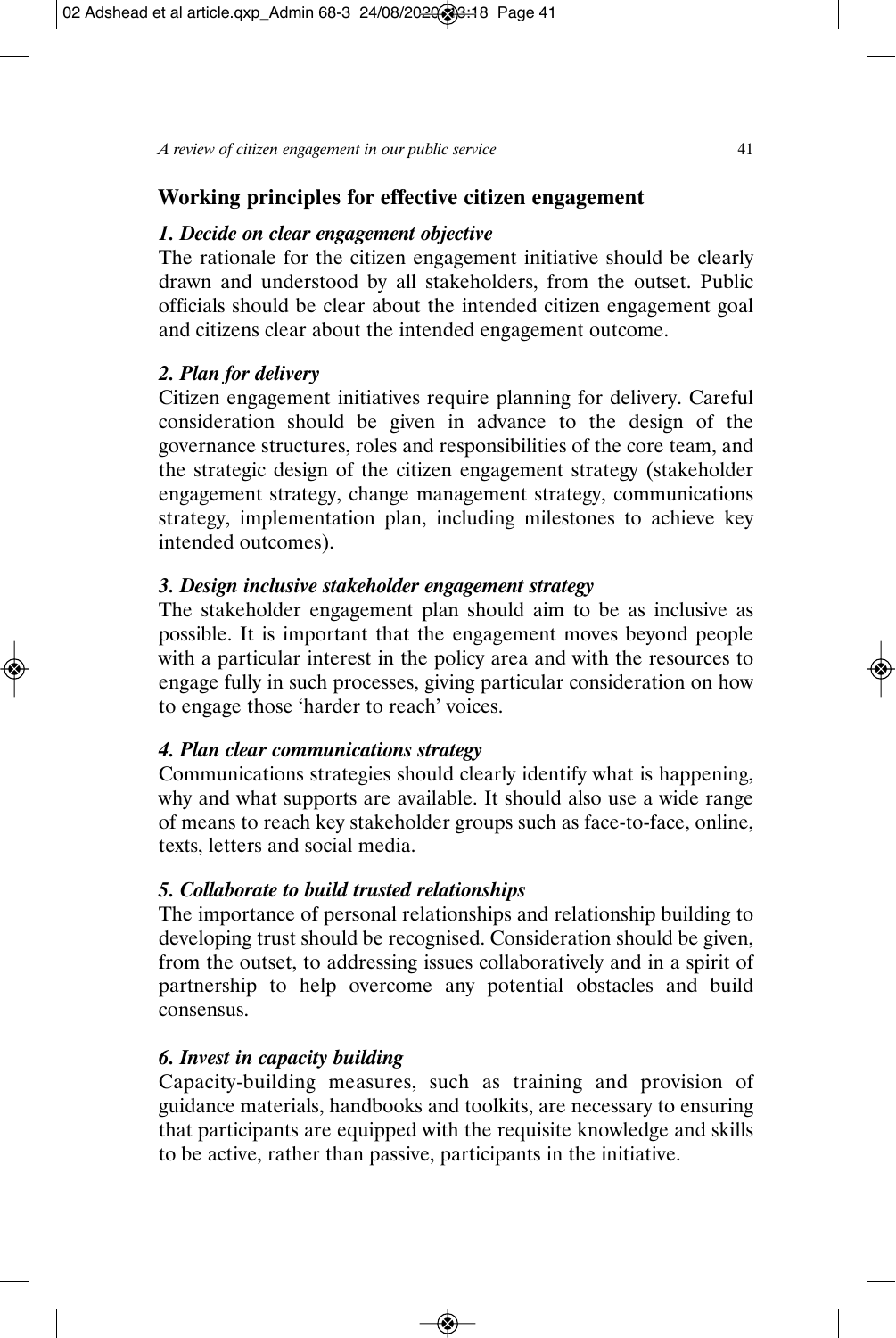#### *7. Demonstrate clear leadership*

Political support – ministerial, executive or supported by legislative underpinning – is critical to building and maintaining citizen engagement. Visible and committed leadership provides legitimacy and signals the importance being attached to the engagement initiative, which helps to secure citizen buy-in.

## *8. Establish core team to drive engagement*

The role of the core team in the design, delivery and success of the citizen engagement initiative cannot be underestimated. The capacity and personal commitment of the officials responsible for driving the initiative are critical to its success.

## *9. Use data and evidence to improve citizen outcomes*

Data and evidence provide rich sources of insight that can inform the design of the citizen engagement initiative at the outset to ensure that it is as targeted and effective as possible. It can also be used to track progress, monitor effectiveness, demonstrate public value benefit and value for money, identify good practice and share learning.

## *10. Apply the lessons*

Ongoing evaluation and use of evidence in reviewing outcomes will inform continued improvement. Feedback and evaluation mechanisms should be factored into the design of the initiative throughout its lifespan. Best practice can be identified and replicated.

# **Final reflections**

The experience gained from the four case studies, plus other academic reviews of practice, shows that engaging citizens can improve the delivery and quality of public services and bring about greater transparency, accountability and social inclusion, resulting in tangible improvements in public policy and people's lives.

Citizen engagement allows the dialogue with the public to be expanded, and can be particularly helpful in including the views and perspectives of traditionally marginalised or excluded groups. This can help strengthen public consensus for policy and service delivery reforms, and enhance the broad public ownership necessary to sustain them.

However, the achievement of these positive results requires a cultural evolution in the way public services plan for, communicate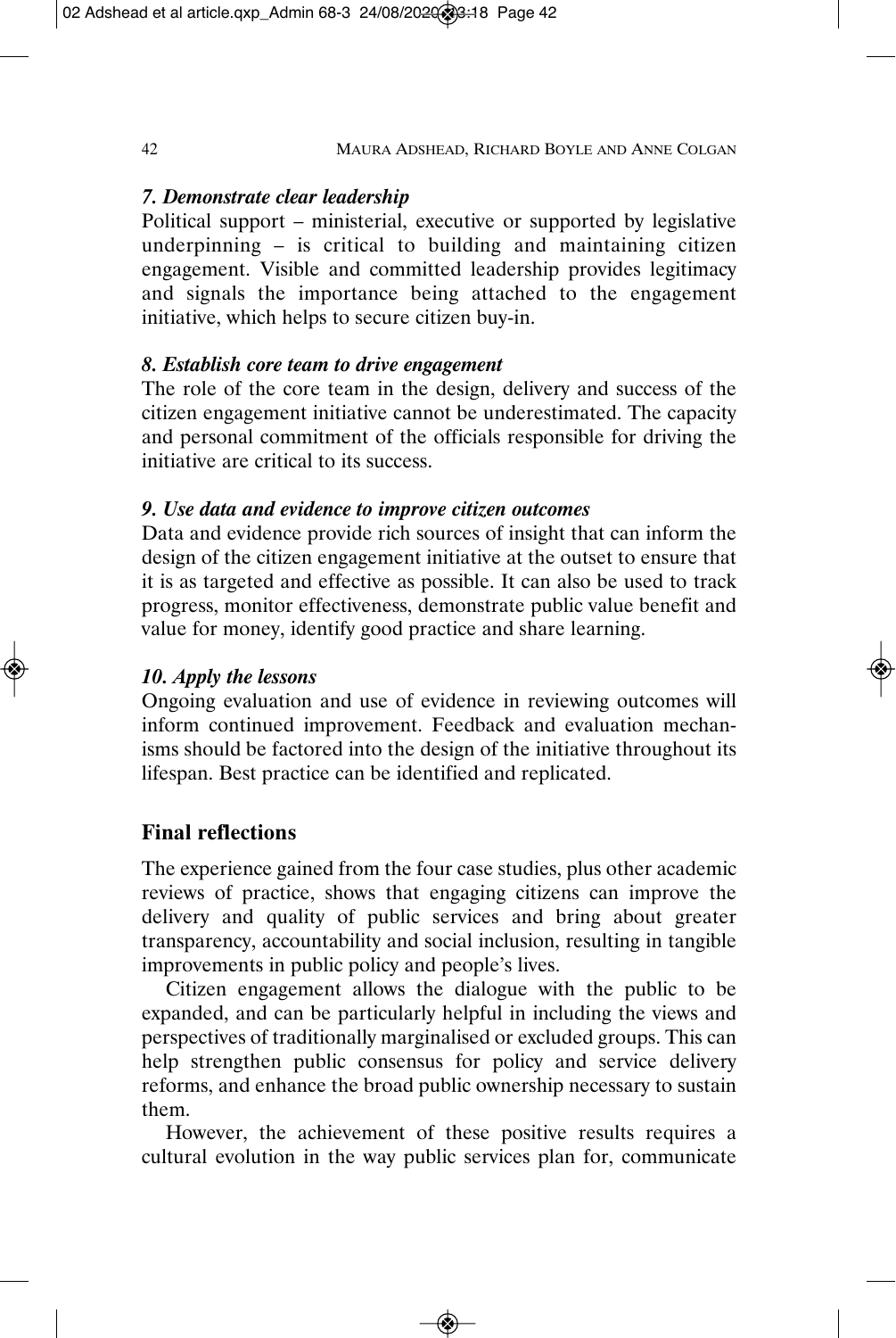with and engage the public, with citizens as active agents of change rather than passive recipients. In terms of capacity building, the good practice and strong experience in managing citizen engagement initiatives that exist in some parts of government could be drawn on and shared to areas with less developed citizen engagement experience and expertise.

#### **References**

- Adshead, M. (2006). New modes of governance and the Irish case: Finding evidence for explanations of social partnership. *Economic and Social Review, 37* (3), 319–42.
- Adshead, M., & Quinn, B. (1998). The move from government to governance: Irish development policy's paradigm shift. *Politics and Policy, 26* (2), 209–25.
- Arnstein, S. R. (1969). A ladder of citizen participation. *Journal of the American Planning Association, 35* (4), 216–24.
- Becker, H. A. (2001). Social impact assessment. *European Journal of Operational Research, 128 (2), 311-21.*
- Boyle, R., & MacCarthaigh. M. (2011). *Fit for purpose? Challenges for Irish public administration and priorities for public service reform.* Dublin: Institute of Public Administration.
- Department of Health and Children (2000). *Our children Their lives: National children's strategy, 2000–2010.* Dublin: Government Publications.
- Department of Public Expenditure and Reform (2012). *The VFM code.* Retrieved from http://vfm.per.gov.ie [28 July 2020].
- Department of Public Expenditure and Reform (2020a). *300k Have your say citizen engagement case study.* Dublin: Department of Public Expenditure and Reform.
- Department of Public Expenditure and Reform (2020b). *Public participation network case study.* Dublin: Department of Public Expenditure and Reform.
- Elvidge, J. (2012). *The enabling state: A discussion paper.* Fife: Carnegie UK Trust.
- Government of Ireland (2000). *White Paper on a framework for supporting voluntary activity and for developing the relationship between the state and the community and voluntary sector*. Dublin: Government Publications.
- Government of Ireland (2007). *National development plan: Transforming Ireland. A better quality of life for all.* Dublin: Government Publications.
- Government of Ireland (2016). *Ireland's national skills strategy 2025*. Dublin: Government Publications.
- Government of Ireland (2017). *Our public service 2020.* Dublin: Government Publications.